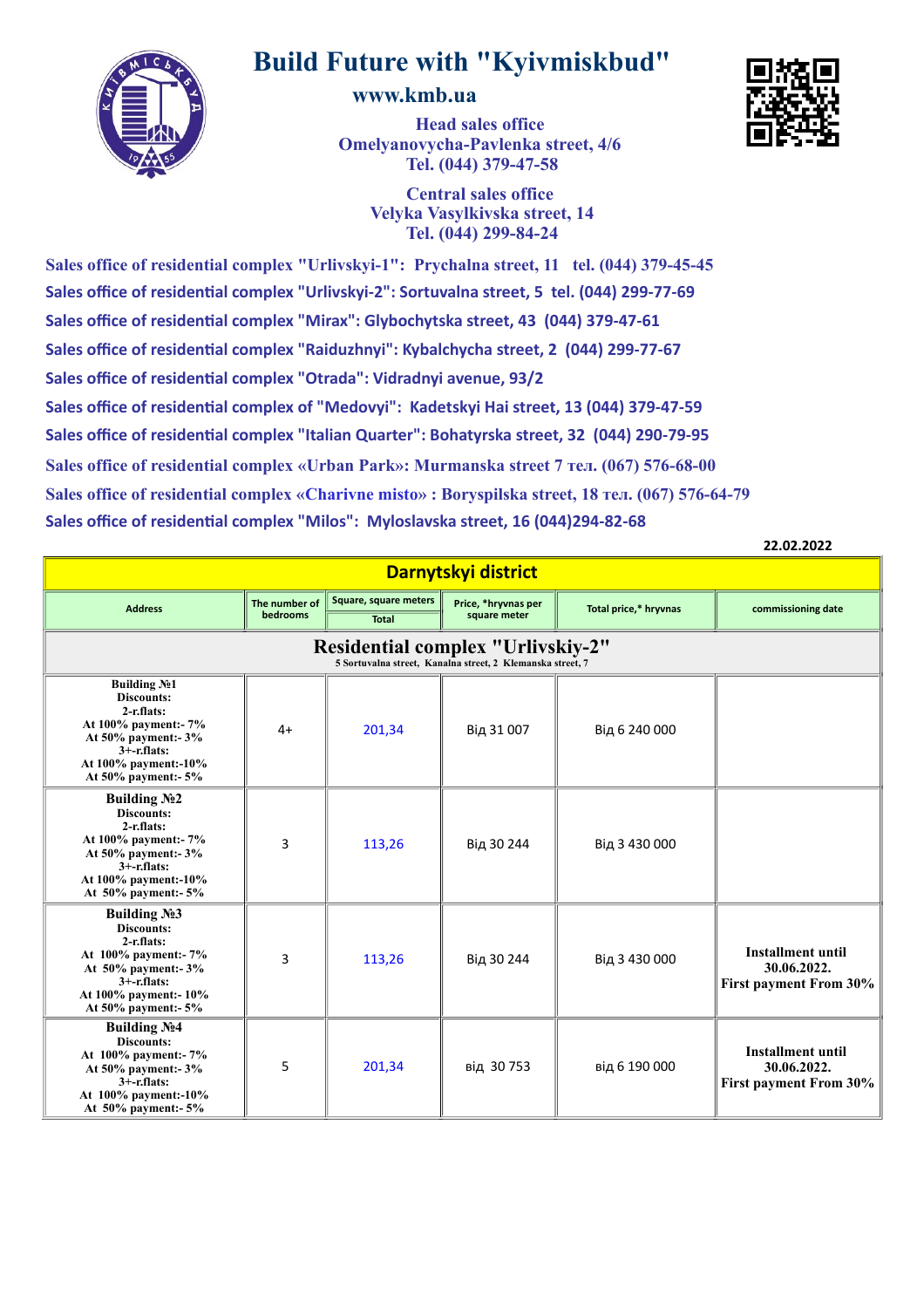| Residential complex "Zlagoda" Verbytskoho street, 1                                                   |                                           |                                      |            |                           |                                                                 |  |  |
|-------------------------------------------------------------------------------------------------------|-------------------------------------------|--------------------------------------|------------|---------------------------|-----------------------------------------------------------------|--|--|
| Building No2                                                                                          | $\mathbf{1}$                              | $49,35 - 92,1$                       | від 28 959 | Від 1 560 000             |                                                                 |  |  |
| Section 1-5<br>At 100% payment: - 5%                                                                  | 2                                         | $90,56 - 162,67$                     | від 28 664 | від 2 600 000             | 31.12.2022<br>First payment From 50%                            |  |  |
| $(for 2+-r \, \text{flats})$                                                                          | $\overline{\mathbf{3}}$                   | $92,08 - 156,52$                     | від 28 664 | Від 2720000               |                                                                 |  |  |
|                                                                                                       |                                           | Residential complex "Charivne misto" |            | Boryspilska street, 18-26 |                                                                 |  |  |
| Building No1<br>Discounts:<br>At 100% payment:-10%<br>At 50% payment:- 5%                             | 4                                         | $102,41 - 213,99$                    | від 26 513 | Від 2 853 000             |                                                                 |  |  |
| <b>Building No2</b><br><b>Discounts:</b><br>2-r.flats:<br>At 100% payment:-10%<br>At 50% payment:- 5% | 4                                         | 120,94 - 154,31                      | від 26 949 | від 3 260 000             | 30.06.2022.                                                     |  |  |
| Building $N23$<br>Discounts:                                                                          | 1                                         | 65,78                                | від 30 080 | від 1980 000              | 31.06.2023<br><b>Installment until:</b>                         |  |  |
| 1-r.flats:<br>At 100% payment:- 5%                                                                    | 2                                         | $102,25 - 107,41$                    | від 27 213 | від 2780000               | December 2021<br>(for 1-room apartment)                         |  |  |
| $2-r$ .flats:                                                                                         | 3                                         | $81,34 - 117,11$                     | від 26 685 | від 2 210 000             | December 2022 (sections 1-3)                                    |  |  |
| At 100% payment:-10%<br>At 50% payment:- 5%                                                           | 4                                         | $122,64 - 158,98$                    | Від 26 420 | від 3 240 000             | June 2023 (section 4-5)<br>$(for 2+-r)$                         |  |  |
| Building No.4<br>Discounts:                                                                           | 1                                         | $49,27 - 51,91$                      | Від 30 687 | Від 1 530 000             | December 2023                                                   |  |  |
| 1-r.flats:<br>At 100% payment:- 5%                                                                    | 2                                         | $65,65 - 108.82$                     | від 27 213 | Від 1940000               | <b>Installment until:</b><br>December 2022                      |  |  |
| $2-r$ .flats:                                                                                         | 3                                         | $79,99 - 121,2$                      | Від 26 685 | Від 2 170 000             | (for 1-room apartment)<br><b>June 2023 (section 1)</b>          |  |  |
| At 100% payment:-10%<br>At 50% payment:- 5%                                                           | 4                                         | $128,6 - 141,45$                     | Від 26 420 | Від 3 400 000             | September 2023 (sections 2-3)                                   |  |  |
| <b>Building No6</b><br>Discounts:<br>At 100% payment:- 10%                                            | 1                                         | 39,56                                | 27 600     | 1090000                   |                                                                 |  |  |
| $2, 3$ -r.flats:<br>At 100% payment: 7%<br>1-r.flats:                                                 | $\overline{2}$                            | 64,11                                | 25 200     | 1620000                   | 31.12.24                                                        |  |  |
| At 50% payment:- 5%<br>$2, 3$ -r.flats:                                                               | 3                                         | 75,64                                | 23 520     | 1780000                   |                                                                 |  |  |
| Building No.7<br>Discounts:<br>At 100% payment:-10%                                                   | 1                                         | 43,5-46,36                           |            |                           |                                                                 |  |  |
| $2,3$ -r.flats:<br>At 100% payment: 7%<br>$1-r$ .flats:                                               | $\overline{2}$                            | 61,42-64,37                          |            |                           | 31.12.2024                                                      |  |  |
| At 50% payment:- 5%<br>$2, 3$ -r.flats:                                                               | 3                                         | 86,16                                |            |                           |                                                                 |  |  |
| Building No <sub>2</sub><br>Discounts:<br>At 100% payment:- 10%                                       | 1                                         | 43,5-46,36                           |            |                           |                                                                 |  |  |
| $2, 3$ -r.flats:<br>At 100% payment: 7%<br>1-r.flats:                                                 | 2                                         | 61,42-64,37                          |            |                           | 31.12.2024                                                      |  |  |
| At $50\%$ payment:- $5\%$<br>$2, 3$ -r.flats:                                                         | 3                                         | 86,16                                |            |                           |                                                                 |  |  |
| <b>Building No9</b><br>Discounts:                                                                     | 1                                         | 43,5-46,36                           | 27 600     | 1200000                   |                                                                 |  |  |
| At 100% payment: - 10%<br>$2, 3$ -r.flats:<br>At 100% payment: 7%                                     | $\mathbf{2}$                              | 61,42-64,37                          | 25 200     | 1550000                   | 31.12.2024                                                      |  |  |
| $1-r$ .flats:<br>At 50% payment:- 5%<br>$2.3$ -r.flats:                                               | 3                                         | 86,16                                | 23 520     | 2030000                   |                                                                 |  |  |
|                                                                                                       | "Oberig-2"<br>Boryspilska street, 30A, 40 |                                      |            |                           |                                                                 |  |  |
| <b>Building №1</b><br>Discounts:                                                                      | 2                                         | $65,36 - 67.58$                      | від 27 846 | Від 1 820 000             |                                                                 |  |  |
| At 100% payment: 10%<br>At 50% payment: 5%                                                            | 3                                         | $75,29 - 117.73$                     | від 26 775 | Від 2 140 000             |                                                                 |  |  |
|                                                                                                       | $\mathbf{1}$                              | $38.52 - 39.02$                      | Від 30019  | Від 1 160 000             |                                                                 |  |  |
| Building No <sub>2</sub><br><b>Discounts:</b>                                                         | 2                                         | $54.68 - 82.09$                      | від 27 311 | Від 1 550 000             | September 2022<br>Installment until:                            |  |  |
| At 100% payment: 10%<br>At 50% payment: 5%                                                            | 3                                         | $79.04 - 91.16$                      | від 27 846 | від 2 200 000             | 30.09.2022<br><b>First payment From 50%</b>                     |  |  |
|                                                                                                       | 4                                         | 112.56                               | від 27 311 | Від 3 075 000             |                                                                 |  |  |
| <b>Building No3</b><br>Discounts:                                                                     | 1                                         | 40,16-42,35                          | 25 970     | 1040000                   | 30.06.2023<br><b>Installment until</b><br>31.12.2023 2-r.flats: |  |  |
| 2-r.flats:<br>At 100% payment: 10%                                                                    | 2                                         | 62,38-76,2                           | 25 4 80    | 1610000                   | <b>First payment From 50%</b><br><b>Installment until</b>       |  |  |
| At 50% payment:- 5%<br>1-r.flats:<br>At 50% payment:- 5%                                              | 3                                         | 77,79-103,63                         | 25 740     | 2000000                   | 31.12.2022. 1-r.flats:<br>First payment From 50%                |  |  |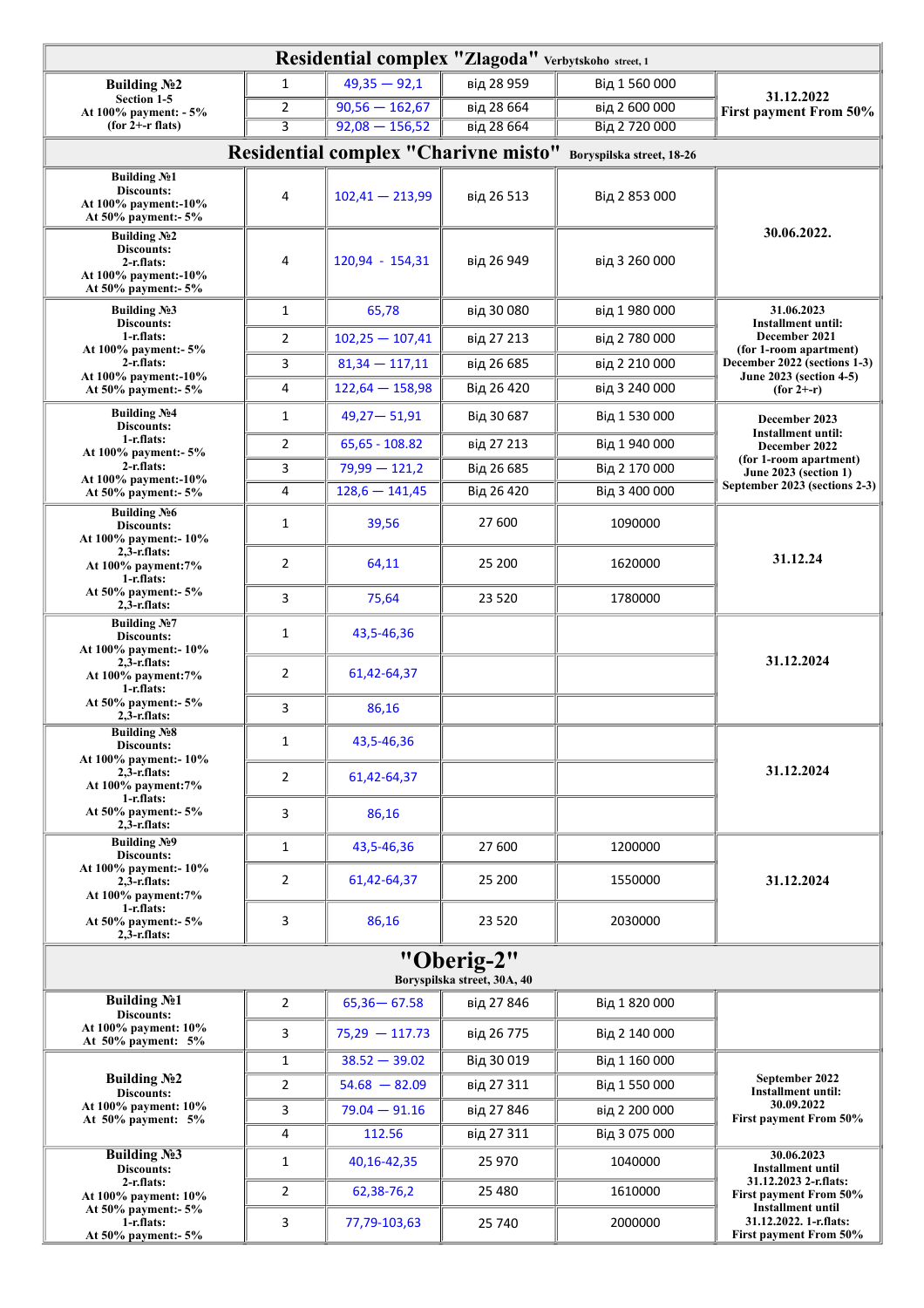| Holosiivskyi district                                                                                     |                                     |                          |                                                               |                        |                                                                                       |  |  |
|-----------------------------------------------------------------------------------------------------------|-------------------------------------|--------------------------|---------------------------------------------------------------|------------------------|---------------------------------------------------------------------------------------|--|--|
| Residential complex "Abrykosovyi"<br>on the intersection of Abrykosova and Zhulianska streets             |                                     |                          |                                                               |                        |                                                                                       |  |  |
| <b>Building No1</b><br>Discounts:<br>$2-r$ .flats:<br>At 100% payment:- 5%                                | 2                                   | 79,98                    | від 30 493                                                    | від 2 440 000          |                                                                                       |  |  |
| At 50% payment:- 2%<br>$3 + -r$ . Flats:<br>At 100% payment:-10%<br>At 50% payment:- 5%                   | 5                                   | 147,41                   | 28390                                                         | 4 184 970              |                                                                                       |  |  |
| <b>Building №2</b><br>Discounts:<br>$2-r$ .flats:                                                         | 2                                   | 79,98                    | від 30 493                                                    | від 2 440 000          | 31.05.2022<br><b>First payment From 30%</b><br><b>Installment until</b><br>31.12.2022 |  |  |
| At 100% payment:- 5%<br>At 50% payment:- 2%                                                               | 3                                   | 113,26                   | від 29 968                                                    | Від 3 394 000          |                                                                                       |  |  |
| $3+$ -r.flats:<br>At 100% payment: - 10%<br>At 50% payment:- 5%                                           | 5                                   | 147,41                   | 28390                                                         | 4 184 970              | First payment From 50%<br>31.12.2023                                                  |  |  |
| Building $N23$<br><b>Discounts:</b>                                                                       | 2                                   | 73,46-79,98              | від 30 493                                                    | Від 2 240 000          |                                                                                       |  |  |
| $2-r$ .flats:<br>At 100% payment:- 5%<br>At 50% payment:- 2%                                              | 3                                   | 113,26                   | від 29 968                                                    | Від 3 394 000          |                                                                                       |  |  |
| $3+$ -r.flats:<br>At 100% payment: - 10%<br>At 50% payment:- 5%                                           | 5                                   | 147,41                   | 28390                                                         | 4 184 970              |                                                                                       |  |  |
| <b>Dniprovskyi district</b>                                                                               |                                     |                          |                                                               |                        |                                                                                       |  |  |
| <b>Address</b>                                                                                            | The number of                       | Square, square<br>meters | Price, * hryvnas per                                          | Total price,* hryvnas. | commissioning date                                                                    |  |  |
|                                                                                                           | bedrooms                            | Total                    | square meter                                                  |                        |                                                                                       |  |  |
|                                                                                                           |                                     |                          | <b>Residential complex "STAR CITY"</b><br>Kaunaska street, 27 |                        |                                                                                       |  |  |
| <b>Building №1</b><br>At 100% payment - 13%                                                               | $\mathbf{1}$                        | 51,42                    | від 27 742                                                    | Від 1 430 000          |                                                                                       |  |  |
| (for certain apartments)<br>At 100% payment:<br>1-r.flats: $-5\%$                                         | 2                                   | $63,45 - 71,18$          | від 26 414                                                    | від 1740000            |                                                                                       |  |  |
| 2+ $-$ r.flats: $-10\%$<br>At 50% payment:- 5%                                                            | 3                                   | 81,69                    | від 26 414                                                    | від 2 160 000          | 31.12.2022<br>First payment From 30%                                                  |  |  |
| <b>Building No.4</b><br>At 100% payment:                                                                  | 2                                   | $63,45 - 71,18$          | від 27 470                                                    | Від 1743000            |                                                                                       |  |  |
| 1-r.flats: $-5\%$<br>2+-r.flats: -10%                                                                     | 3                                   | 81,69                    | від 27 470                                                    | Від 2 244 000          |                                                                                       |  |  |
|                                                                                                           | Residential complex "Kurnatovskoho" |                          |                                                               |                        |                                                                                       |  |  |
|                                                                                                           | $\mathbf{1}$                        | $36,21 - 46,36$          | від 28 112                                                    | Від 1 100 000          |                                                                                       |  |  |
| <b>Building №1</b><br>Discounts:                                                                          | $\overline{2}$                      | $45,6 - 70,99$           | від 27 316                                                    | Від 1 370 000          |                                                                                       |  |  |
| At 100% payment:-10%<br>At 100% payment: - 5%<br>(for 1r)                                                 | 3                                   | $74,39 - 97,04$          | від 27051                                                     | від 2070000            |                                                                                       |  |  |
|                                                                                                           | 4                                   | $80,28 - 112,98$         | від 29 149                                                    | від 2 340 000          | 30-11-2023                                                                            |  |  |
| <b>Building №1</b><br><b>Discounts:</b><br>(apartments)<br>At 100% payment: - 10%<br>At 50% payment: - 5% | $1 - 3$                             | $34,27 - 83.12$          | від 23 904                                                    | Від 864 300            |                                                                                       |  |  |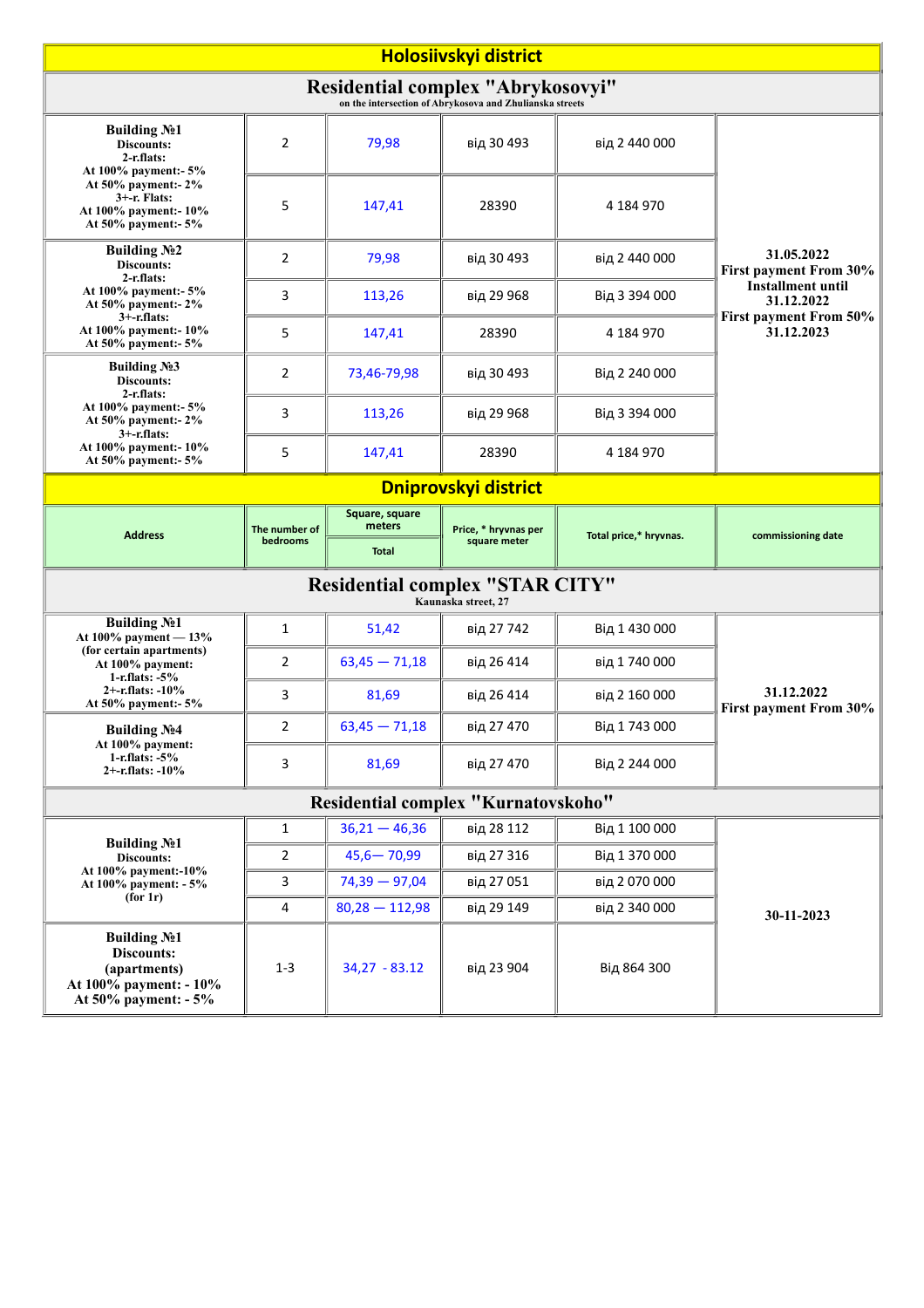| Desnyanskyi distrrict                                                                 |                                    |                                          |                                                                    |                              |                    |  |  |
|---------------------------------------------------------------------------------------|------------------------------------|------------------------------------------|--------------------------------------------------------------------|------------------------------|--------------------|--|--|
| <b>Address</b>                                                                        | The number of<br><b>bedrooms</b>   | Square, square<br>meters<br><b>Total</b> | Price, * hryvnas per<br>square meter                               | Total price,* hryvnas.       | commissioning date |  |  |
|                                                                                       |                                    |                                          | <b>Residential complex "Urban Park"</b><br>Magnitogorska street, 5 |                              |                    |  |  |
| <b>Building №1</b><br>Discounts:<br>At 100% payment: - 10%                            | $\overline{2}$                     | 73,55                                    | Від 30 159                                                         | Від 2 220 000                | 31.06.2022         |  |  |
| At 100% payment: - 5%<br>(for 1r)<br>At 50% payment: - 5%<br>(for 2 rooms - 3 rooms)  | 3                                  | $75,04 - 93,37$                          | від 28 430                                                         | від 2 180 000                |                    |  |  |
| Building $N2$<br><b>Discounts:</b><br>At 100% payment: - 10%<br>At 100% payment: - 5% | 2                                  | $64,21 - 73,7$                           | від 28 912                                                         | Від 1 890 000                | 31.06.2022         |  |  |
| (for 1r)<br>At 50% payment: - 5%<br>(for 2 rooms - 3 rooms)                           | 3                                  | $75,11 - 93,37$                          | від 27 800                                                         | від 2 130 000                |                    |  |  |
| <b>Building №3</b><br><b>Discounts:</b>                                               | 1                                  | $42.6 - 54.71$                           | від 28 426                                                         | від 1 210 000                |                    |  |  |
| At 100% payment: - 10%<br>At 100% payment: - 5%<br>(for 1r)                           | $\overline{2}$                     | $63.43 - 75.73$                          | від 27 373                                                         | від 1770000                  | 31.12.2023         |  |  |
| At 50% payment: - 5%<br>$(for 2 rooms - 3 rooms)$                                     | 3                                  | 75.83 - 96.35                            | від 26 320                                                         | від 2040000                  |                    |  |  |
| <b>Building No4</b><br>Discounts:                                                     | 1                                  | 42.48 - 54.71                            | від 28 426                                                         | від 1 210 000                |                    |  |  |
| At 100% payment: - 10%<br>At 100% payment: - 5%<br>(for 1r)                           | 2                                  | $63.43 - 75.73$                          | від 27 373                                                         | від 1770000                  | 31.12.2023         |  |  |
| At 50% payment: - 5%<br>$(for 2 rooms - 3 rooms)$                                     | 3                                  | $75.83 - 96.35$                          | від 26 320                                                         | від 2040000                  |                    |  |  |
| <b>Building No<sub>2</sub>5</b><br>Discounts:                                         | 1                                  | $42.42 - 54.71$                          | від 28 426                                                         | від 1 210 000                |                    |  |  |
| At 100% payment: - 10%<br>At 100% payment: - 5%<br>(for 1r)                           | $\overline{2}$                     | $63.43 - 75.73$                          | від 27 373                                                         | від 1770000                  | 31.12.2023         |  |  |
| At $50\%$ payment: $-5\%$<br>(for 2 rooms - 3 rooms)                                  | 3                                  | 75.83 - 96.35                            | від 26 320                                                         | від 2040000                  |                    |  |  |
| <b>Building No6</b><br>Discounts:                                                     | 1                                  | $42.42 - 42.94$                          | від 28 426                                                         | від 1 210 000                |                    |  |  |
| At 100% payment: - 10%<br>At 100% payment: - 5%<br>(for 1r)                           | $\overline{2}$                     | $63.43 - 75.73$                          | від 27 373                                                         | від 1770000                  | 31.12.2023         |  |  |
| At 50% payment: - 5%<br>(for 2 rooms - 3 rooms)                                       | 3                                  | $75.83 - 96.35$                          | від 26 320                                                         | від 2040000                  |                    |  |  |
|                                                                                       |                                    |                                          | <b>Residential complex "Twin House"</b><br>Krainia street, 1       |                              |                    |  |  |
| Building No1<br><b>Discounts:</b><br>At 100% payment:-10%<br>At 50% payment:- 5%      | 4                                  | 131,24                                   | 26 733                                                             | 3 508 439                    | 30.04.2022         |  |  |
|                                                                                       | <b>Residential complex "Milos"</b> |                                          |                                                                    |                              |                    |  |  |
| Building No <sub>21</sub> -3                                                          | $\mathbf{1}$                       | $38,27 - 48,86$                          | Від 23 850                                                         | Від 957 900                  |                    |  |  |
| Discounts:<br>At 100% payment:-10%                                                    | 2                                  | $58,61 - 58,74$                          | Від 23 175                                                         | Від 1 360 000                |                    |  |  |
|                                                                                       | 3                                  | 81,49                                    | Від 22 500                                                         | Від 1 834 000                |                    |  |  |
| <b>Building No4</b>                                                                   | 1                                  | 38,27                                    | Від 24 300                                                         | Від 929 960                  |                    |  |  |
| Discounts:<br>At 100% payment:-10%                                                    | 2                                  | 55,20                                    | Від 23 850                                                         | Від 1.320 000                | 31.12.2024         |  |  |
|                                                                                       | 3                                  | 88.02 - 92.91                            | Від 22 275                                                         | Від 1960000                  |                    |  |  |
| Building $N25$<br><b>Discounts:</b>                                                   | $\mathbf{1}$<br>2                  | 38,27<br>$55,2 - 60,27$                  | Від 24 300<br>Від 23 175                                           | Від 929 960<br>Від 1 320 000 |                    |  |  |
| At 100% payment:-10%                                                                  | 3                                  | 88.02 - 92.91                            | Від 22 275                                                         | Від 1960000                  |                    |  |  |
|                                                                                       |                                    |                                          |                                                                    |                              |                    |  |  |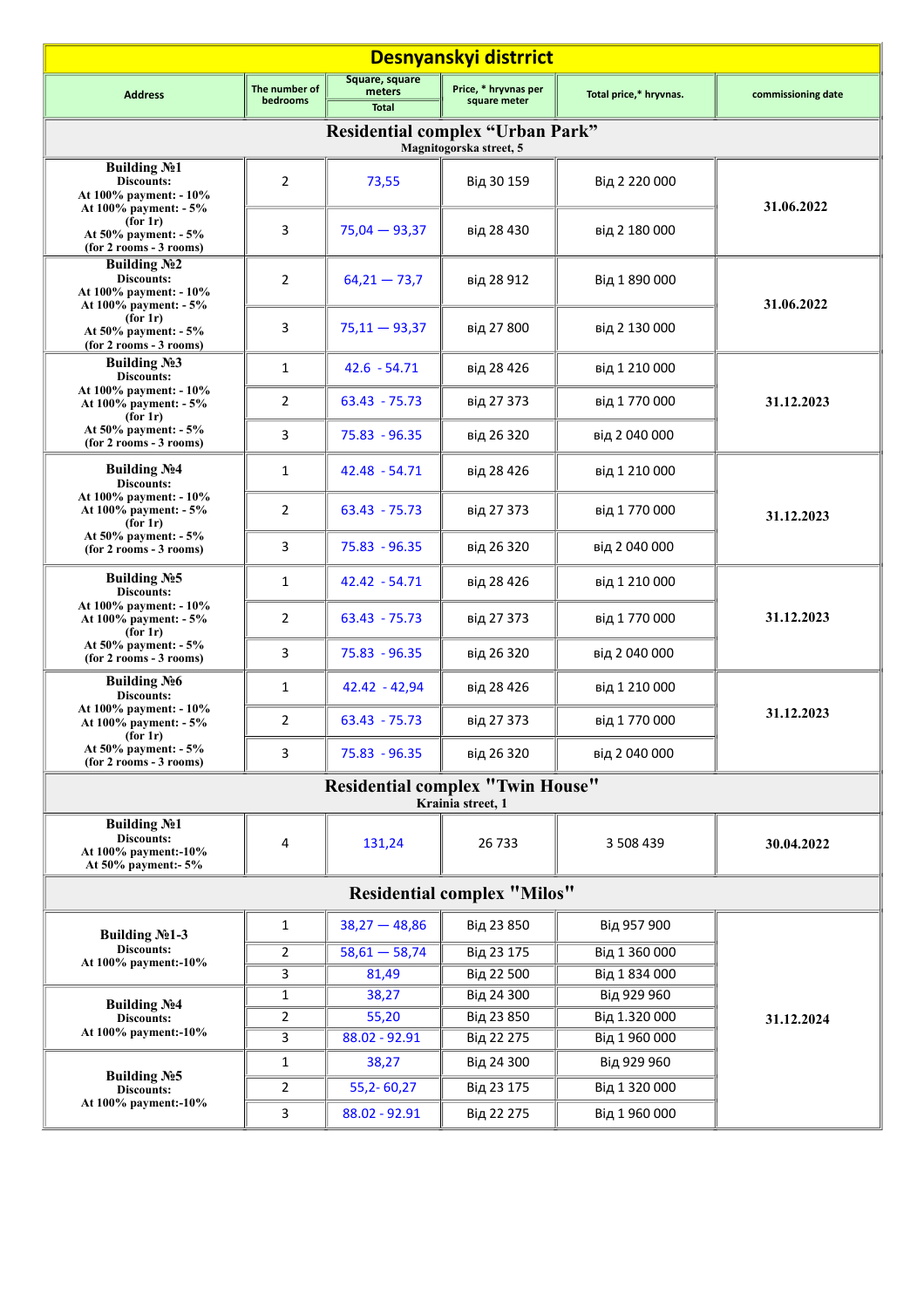| <b>Shevchenkivskyi district</b>                                                                                                                      |                           |                                          |                                                                      |                        |                                                                   |  |  |
|------------------------------------------------------------------------------------------------------------------------------------------------------|---------------------------|------------------------------------------|----------------------------------------------------------------------|------------------------|-------------------------------------------------------------------|--|--|
| <b>Address</b>                                                                                                                                       | The number of<br>bedrooms | Square, square<br>meters<br><b>Total</b> | Price, * hryvnas per<br>square meter                                 | Total price,* hryvnas. | commissioning date                                                |  |  |
|                                                                                                                                                      |                           |                                          | Residential complex "Kyrylivskyi Hai"<br>Baggovutivska street, 1-a   |                        |                                                                   |  |  |
| Building No1<br>Discount at 100% payment: -10%<br>Discount at 50% payment: -5%                                                                       | 3                         | 90,10                                    | від 31 284                                                           | від 2 820 000          |                                                                   |  |  |
| <b>Building No.2</b><br>Discount at 100% payment: -10%<br>Discount at 50% payment: -5%                                                               | 3                         | $89,20 - 90$                             | від 31 284                                                           | від 2 820 000          | 31.11.2023                                                        |  |  |
| <b>Building No3</b><br>Discount at 100% payment: -10%<br>Discount at 50% payment: -5%                                                                | 3                         | $91,8 - 92,60$                           | від 31779                                                            | від 2 940 000          |                                                                   |  |  |
| <b>Building No4</b><br>Discount at 100% payment: -10%<br>Discount at 50% payment: -5%                                                                | 3                         | $89,25 - 90,1$                           | від 31779                                                            | Від 2 864 000          |                                                                   |  |  |
| <b>Building N</b> o <sub>27</sub><br>Discount at 100% payment: -10%                                                                                  | $\overline{2}$            | $56.25 - 65.75$                          | Від 35 329                                                           | від 2050000            |                                                                   |  |  |
| Discount at 50% payment: -5%                                                                                                                         | 3                         | 81.3                                     | Від 34 300                                                           | Від 2790000            |                                                                   |  |  |
|                                                                                                                                                      |                           |                                          | <b>Solomensky district</b>                                           |                        |                                                                   |  |  |
|                                                                                                                                                      |                           |                                          | <b>Residential complex "Medoviy-2"</b><br>Petra Radchenka street. 27 |                        |                                                                   |  |  |
| <b>Building №1</b><br>$2-r$ .flats:<br>At 100% payment:- 5%<br>At 50% payment:- 2%<br>$3+$ -r.flats:<br>At 100% payment:- 10%<br>At 50% payment:- 5% | 4                         | 201,34                                   | від 26 652                                                           | 5 370 000              | 30.09.2023<br>First payment From 30%                              |  |  |
| Building $N2$<br>$3+$ -r.flats:                                                                                                                      | 3                         | $77,84 - 78,55$                          | Від 27 651                                                           | від 2 160 000          |                                                                   |  |  |
| At 100% payment:-10%<br>At 50% payment:- 5%                                                                                                          | $4+$                      | $114,91 - 152,23$                        | від 27 372                                                           | від 3 150 000          |                                                                   |  |  |
| <b>Building №3</b><br>$2-r$ .flats:                                                                                                                  | 2                         | $62,7 - 64,23$                           | Від 28 136                                                           | Від 1810000            |                                                                   |  |  |
| At 100% payment:- 5%<br>At 50% payment:- 2%<br>$3+$ -r.flats:                                                                                        | 3                         | $78,93 - 115,64$                         | від 27 372                                                           | Від 2 205 000          | 31.12.2022<br>First payment From 30%                              |  |  |
| At 100% payment:-10%<br>At 50% payment:- 5%                                                                                                          | 4+                        | 142,06 - 153,1                           | від 26 892                                                           | Від 3 820 000          |                                                                   |  |  |
|                                                                                                                                                      |                           |                                          | <b>Residential complex "OTRADA"</b><br>Vidradnyi avenue, 93/2        |                        |                                                                   |  |  |
| <b>Building No1</b><br>2-r.flats:<br>At 100% payment:- 5%                                                                                            | 3                         | $81,49 - 148,26$                         | Від 25 059                                                           | Від 2060000            |                                                                   |  |  |
| $3+$ -r.flats:<br>At 100% payment:-10%<br>At 50% payment:- 5%                                                                                        | 4                         | 120,69 - 123,22                          | 25 288                                                               | 3 050 000              |                                                                   |  |  |
| Building No <sub>2</sub><br>2-r.flats:<br>At 100% payment:- 5%                                                                                       | 3                         | $81,49 - 148,26$                         | 25 0 59                                                              | 2 063000               |                                                                   |  |  |
| $3+$ -r.flats:<br>At 100% payment:-10%<br>At 50% payment:- 5%                                                                                        | 4                         | 123,22                                   | 25 288                                                               | 3 115 987              |                                                                   |  |  |
| <b>Building No4</b><br>$3+$ -r.flats:<br>At 100% payment: - 10%<br>At 50% payment:- 5%                                                               | 4                         | $126,22 - 136,68$                        | 25059                                                                | Від 3 160 000          | <b>Installment until</b><br>30.09.2023.<br>First payment From 30% |  |  |
| <b>Building No5</b><br>Discounts:<br>$3+$ -r.flats:<br>At 100% payment:- 10%<br>At 50% payment:- 5%                                                  | 4                         | 136,68                                   | Від 25 059                                                           | Від 3 420 000          |                                                                   |  |  |
| <b>Building No6</b>                                                                                                                                  | 3                         | $83,77 - 148,26$                         | Від 25 059                                                           | Від 2 120 000          |                                                                   |  |  |
| $3+$ -r.flats:<br>At 100% payment: - 10%<br>At 50% payment:- 5%                                                                                      | 4                         | 123,22                                   | Від 25 288                                                           | 3 120 000              |                                                                   |  |  |
| <b>Building N</b> o <sub>27</sub><br>$3+$ -r.flats:<br>At 100% payment:                                                                              | 3                         | 81,54-148,26                             | 25059                                                                | 2 110 000              |                                                                   |  |  |
| $3+$ -r.flats $10\%$<br>At 50% payment:<br>$3+$ -r.flats- $5%$                                                                                       | 4                         | $120,69 - 123,22$                        | 25288                                                                | 3 050 000              |                                                                   |  |  |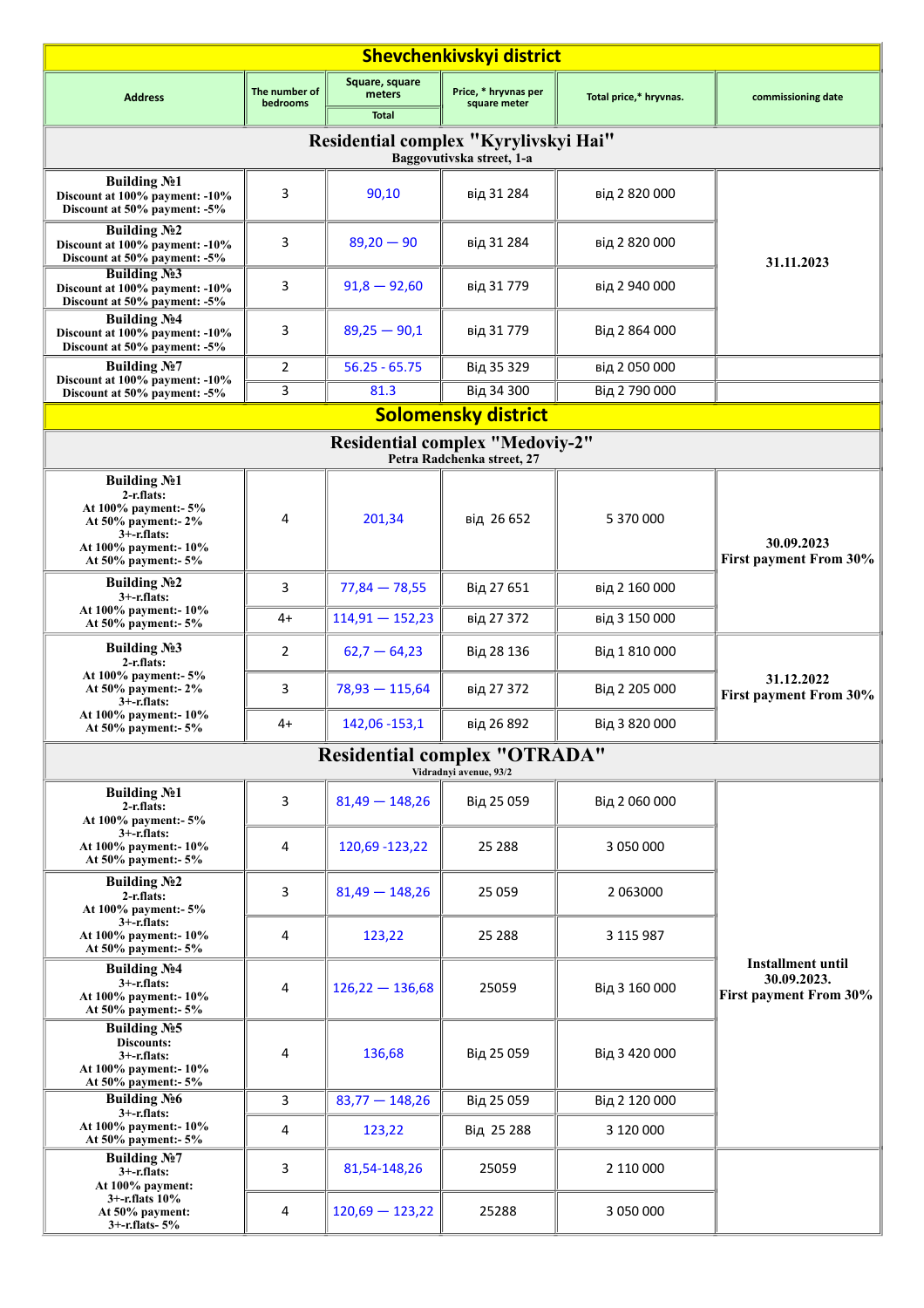| <b>Podilskiy district</b>                                                                    |                            |                                           |                                      |                        |                    |  |  |  |
|----------------------------------------------------------------------------------------------|----------------------------|-------------------------------------------|--------------------------------------|------------------------|--------------------|--|--|--|
| <b>Address</b>                                                                               | The number of              | Square, square<br>meters                  | Price, * hryvnas per                 |                        |                    |  |  |  |
|                                                                                              | bedrooms                   | <b>Total</b>                              | square meter                         | Total price,* hryvnas. | commissioning date |  |  |  |
| <b>Apartments "Elektrykiv Lane"</b><br>Elektrykiv Lane, 11                                   |                            |                                           |                                      |                        |                    |  |  |  |
|                                                                                              | 1                          | 47.58 - 48.29                             | від 29 361                           | від 1 400 000          |                    |  |  |  |
| <b>Building No1</b><br>Discount at 100%<br>1-r.apartments:<br>At 100% payment:- 5%           | $\overline{2}$             | $59.53 - 63.67$                           | від 28 837 грн                       | від 1720000            | 30.06.2022         |  |  |  |
| 2-5-r.apartments<br>At 100% payment: - 10%<br>At 50% payment:- 3%                            | 3                          | 91,97-102.15                              | від 27 002 грн                       | Від 2 480 000          |                    |  |  |  |
|                                                                                              | 4                          | $107.38 - 122.24$                         | від 26 478 грн                       | від 2 870 000          |                    |  |  |  |
|                                                                                              |                            | <b>Residential complex "Akadem Park"</b>  | Akademika Vernadsky Boulevard, 24    |                        |                    |  |  |  |
| <b>Building No1</b><br>Discounts:                                                            | $\overline{2}$             | $84,54 - 108,91$                          | від 28 227                           | Від 2 530 000          |                    |  |  |  |
| At 100% payment:-10%<br>At 50% payment:- 5%                                                  | 3                          | $106,13 - 110,71$                         | від 28 423                           | Від 3 020 000          | 30.06.22           |  |  |  |
|                                                                                              | <b>Str Vishgorodska 45</b> |                                           |                                      |                        |                    |  |  |  |
|                                                                                              | 1                          | 59,2-59,5                                 | From 36 931                          | From 2 186 315         |                    |  |  |  |
| Building No.45                                                                               | $\overline{2}$             | 92,6-123,4                                | From 36 871                          | From 3 414 254         |                    |  |  |  |
|                                                                                              | 3                          | 139, 3-156, 8                             | From 38 251                          | From 5328364           |                    |  |  |  |
| *There is used a storey coefficient. Without a possible discount                             |                            |                                           |                                      |                        |                    |  |  |  |
|                                                                                              |                            |                                           |                                      |                        |                    |  |  |  |
|                                                                                              |                            | Square, square                            | Obolonskyi district                  |                        |                    |  |  |  |
| <b>Address</b>                                                                               | The number of<br>bedrooms  | meters<br><b>Total</b>                    | Price, * hryvnas per<br>square meter | Total price,* hryvnas. | commissioning date |  |  |  |
|                                                                                              |                            | <b>Residential complex "Lake House"</b>   |                                      |                        |                    |  |  |  |
|                                                                                              |                            |                                           | M.Malynovskoho street, 2-a           |                        |                    |  |  |  |
| <b>Building 1</b><br><b>Discounts:</b><br>at 100% payment: -10%<br>At $50\%$ payment: $-5\%$ | 3                          | 95,65                                     | From 38 759                          | From 3 720 000         | 30.06.2022         |  |  |  |
|                                                                                              |                            | Residential complex "Italian quarter — 2" | Bogatyrskaya, 32                     |                        |                    |  |  |  |
| <b>Building No5</b>                                                                          | $\overline{2}$             | 56,92-69,37                               | 31 680                               | 1840000                |                    |  |  |  |
| Discounts:<br>At 100% payment:- 10%<br>At 50% payment:- 5%                                   | $\overline{3}$             | 74,26-100,08                              | 31 680                               | 2 424 000              |                    |  |  |  |
| <b>Building No6</b><br>Discounts:                                                            | 2                          | 65,04-77,13                               | 31 680                               | 2 060 000              |                    |  |  |  |
| At 100% payment:- 10%<br>At 50% payment:- 5%                                                 | 3                          | 74,26-96,03                               | 31 680                               | 2 400 000              |                    |  |  |  |
| <b>Building №7</b><br>Discounts:                                                             | $\overline{2}$             | 56,92-69,37                               | 31 680                               | 1840000                | 30.09.2024         |  |  |  |
| At 100% payment:-10%<br>At 50% payment:- 5%                                                  | 3                          | 74,26-100,08                              | 32 000                               | 2 424 000              |                    |  |  |  |
| <b>Building No8</b><br>Discounts:                                                            | $\overline{2}$             | 57,62-77,13                               | 35 000                               |                        |                    |  |  |  |
| At 100% payment:- 10%<br>At 50% payment:- 5%                                                 | 3                          | 74,26-96,03                               | 35 000                               | 2 600 000              |                    |  |  |  |
| Building No 16                                                                               | $\mathbf{1}$               | 64,40                                     | 31 680                               | 2 040 000              |                    |  |  |  |
| Discounts:<br>At 100% payment:- 10%<br>At 50% payment:- 5%                                   | $\overline{2}$<br>3        | 65,45-69,37<br>73,45-100,08               | 31 680<br>31 680                     | 2 070 000<br>2 374 000 |                    |  |  |  |